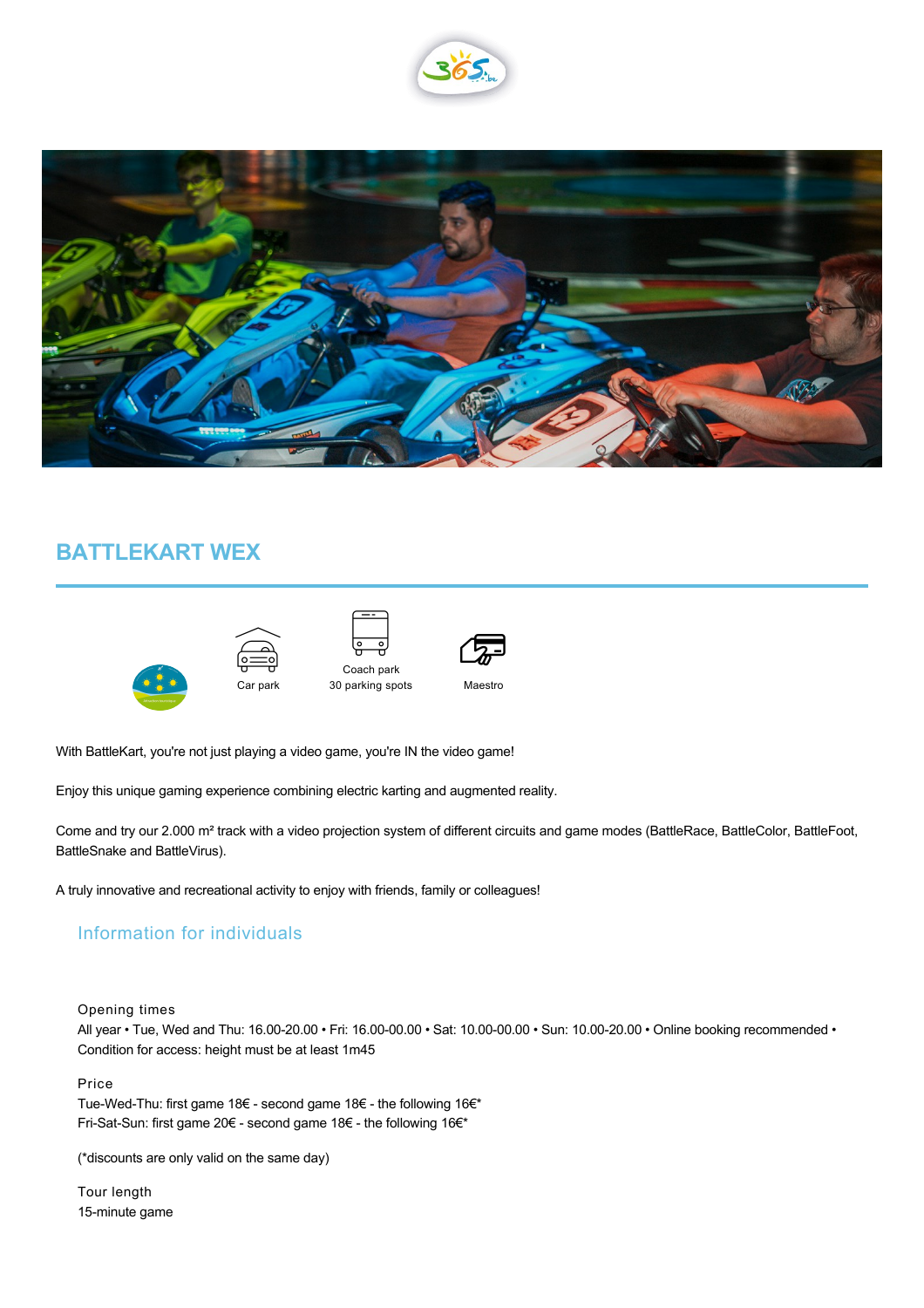## Information for groups

Price

À la carte" options for groups of more than 12 people and for companies.

## More information

Private events (birthdays, bachelor parties...) and team building. Privatisation of the complex on request.







T. [084/770.222](tel:084/770.222)

WEX

Rue des Deux Provinces 1 - 6900 Marche-en-Famenne

[wex.battlekart.com](http://wex.battlekart.com)

 $\times$  [info@wex.battlekart.com](mailto:info@wex.battlekart.com)

[Facebook](https://www.facebook.com/BattleKartWEX/)

Free parking: 3.000 spaces By bus: Line 92/E20

Copyright 2022 Attractions & Tourisme asbl. All rights reserved - Official website - With the backing of the "Région Wallonne", "Commissariat